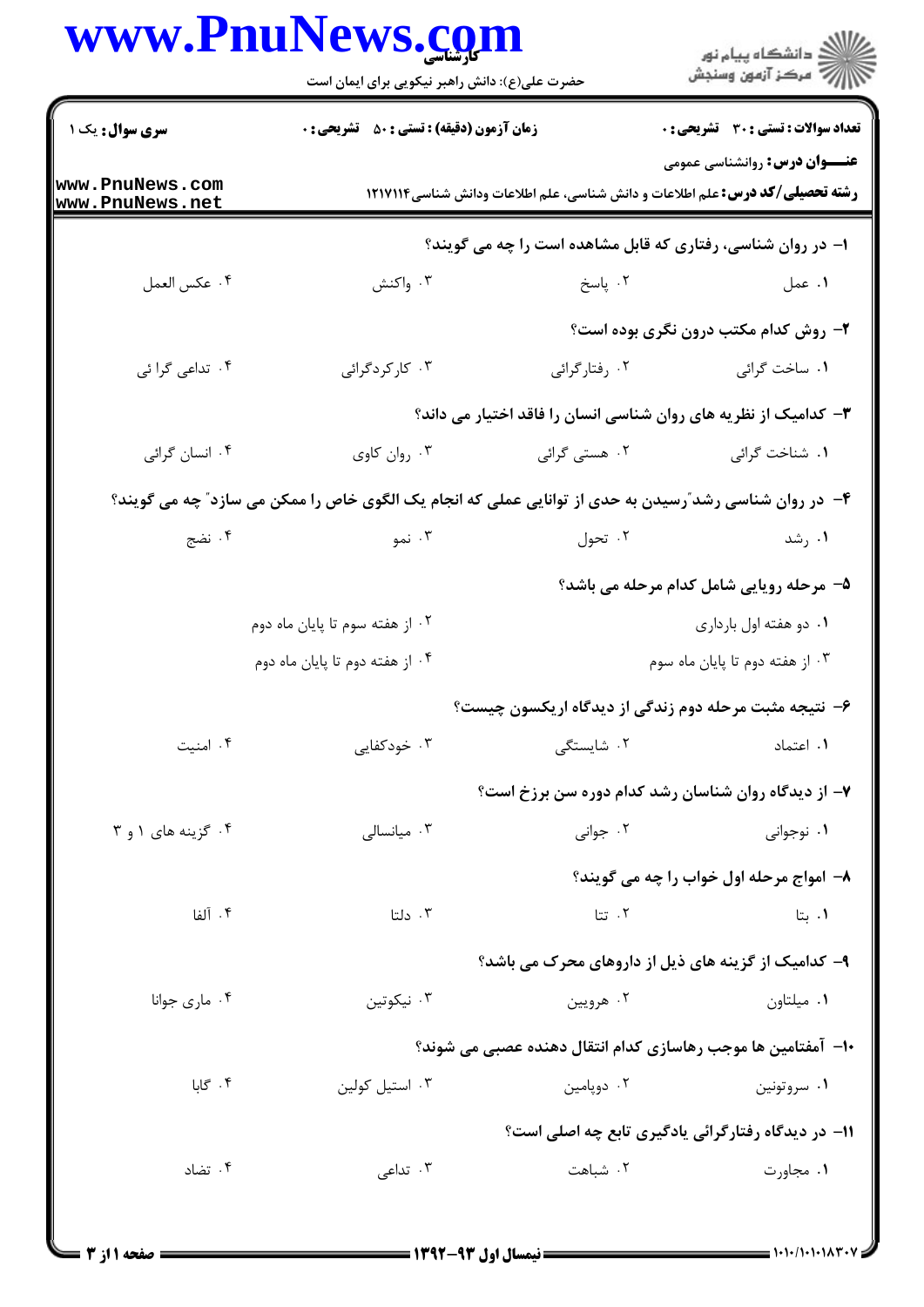## www.PnuNews.com

|                                  | www.PnuNews.com<br>حضرت علی(ع): دانش راهبر نیکویی برای ایمان است                    |                 | ڪ دانشڪاه پيا <sub>م</sub> نور<br>ر <i>7</i> مرڪز آزمون وسنڊش                                                               |  |
|----------------------------------|-------------------------------------------------------------------------------------|-----------------|-----------------------------------------------------------------------------------------------------------------------------|--|
| <b>سری سوال :</b> ۱ یک           | <b>زمان آزمون (دقیقه) : تستی : 50 ٪ تشریحی : 0</b>                                  |                 | <b>تعداد سوالات : تستي : 30 ٪ تشريحي : 0</b>                                                                                |  |
| ww.PnuNews.com<br>ww.PnuNews.net |                                                                                     |                 | <b>عنـــوان درس:</b> روانشناسی عمومی<br><b>رشته تحصیلی/کد درس:</b> علم اطلاعات و دانش شناسی، علم اطلاعات ودانش شناسی۱۲۱۷۱۱۴ |  |
|                                  | ۱۲- در شرطی سازی کلاسیک ترس از روپوش سفید پرستار بعد از تزریق آمپول را چه می گویند؟ |                 |                                                                                                                             |  |
| ۰۴ پاسخ غیرشرطی                  | ۰۳ پاسخ شرطی                                                                        | ۰۲ محرک شرطی    | ۰۱ محرک غیرشرطی                                                                                                             |  |
|                                  |                                                                                     |                 | ۱۳- کدام دسته از اختلالات روانی از طریق شرطی سازی کلاسیک قابل توجیه است؟                                                    |  |
| ۰۴ پسیکوسوماتیک                  | ۰۳ روان رنجوري                                                                      | ۰۲ شخصیت        | ۰۱ رفتاری                                                                                                                   |  |
|                                  |                                                                                     |                 | ۱۴- هدف کدام گزینه ذیل، احتمال افزایش رفتار موجود زنده می باشد؟                                                             |  |
| ۰۴ گزینه های ۱ و ۲               | ۰۳ تنبیه                                                                            | ۰۲ تقویت مثبت   | ۰۱ تقويت منفي                                                                                                               |  |
|                                  |                                                                                     |                 | <b>۱۵</b> - یادداری مرحله چندم یادگیری مشاهده ای می باشد؟                                                                   |  |
| ۰۴ چهارم                         | ۰۳ اول                                                                              | ۰۲ سوم          | ۰۱ دوم                                                                                                                      |  |
|                                  | ۱۶– حداقل مقدار اطلاعات ذخیره شده در حافظه کوتاه مدت طبیعی چند ماده است؟            |                 |                                                                                                                             |  |
| ۰۴ ماده                          | ۰۳ کاماده                                                                           | ۰۲ ۱ماده        | ۰۱ ۳ماده                                                                                                                    |  |
|                                  |                                                                                     |                 | ۱۷– کدام حافظه در بهبود مهارت ها نقش اساسی دارد؟                                                                            |  |
| ۰۴ ناآشکار                       | ۰۳ آشکار                                                                            | ۰۲ معنایی       | ۰۱ رویدادی                                                                                                                  |  |
|                                  | <b>۱۸- تولوینگ و سوتکا علت فراموشی را چه عاملی می دانند؟</b>                        |                 |                                                                                                                             |  |
|                                  | ۰۲ مداخله پس گستر                                                                   |                 | ۰۱ فقدان نشانه های بازیابی                                                                                                  |  |
|                                  | ۰۴ عدم تکرار و مرور                                                                 |                 | ۰۳ مداخله پیش گستر                                                                                                          |  |
|                                  |                                                                                     |                 | ۱۹- از دیدگاه هال چه عاملی بر انگیزش موجود زنده تأثیر دارد؟                                                                 |  |
| ۰۴ انگیزه درونی                  | ۰۳ ویژگی های هدف                                                                    | ۰۲ تفکر         | ۰۱ غريزه                                                                                                                    |  |
|                                  | ۲۰– در سازماندهی پاسخ های هیجانی کدام عامل زیر نقش تعیین کننده دارد؟                |                 |                                                                                                                             |  |
| ۰۴ آمیگدال                       | ۰۳ مخچه                                                                             | ۰۲ سیستم لیمبیک | ۰۱ تالاموس                                                                                                                  |  |
|                                  | <b>۲۱</b> - از دیدگاه روانکاوی دو وظیفه اصلی من چیست؟                               |                 |                                                                                                                             |  |
|                                  | ۰۲ تحلیل و دفاع                                                                     |                 | ۰۱ دفاع و شناخت                                                                                                             |  |
|                                  | ۰۴ تحلیل و سانسور روانی                                                             |                 | ۰۳ سانسور روانی و شناخت                                                                                                     |  |
|                                  |                                                                                     |                 | ۲۲- روان شناسی که آلفرد آدلر مطرح نمود چه نوع روان شناسی است؟                                                               |  |
| ۰۴ رفتاری                        | ۰۳ فردی                                                                             | ۰۲ شناختی       | ۰۱ تحلیلی                                                                                                                   |  |